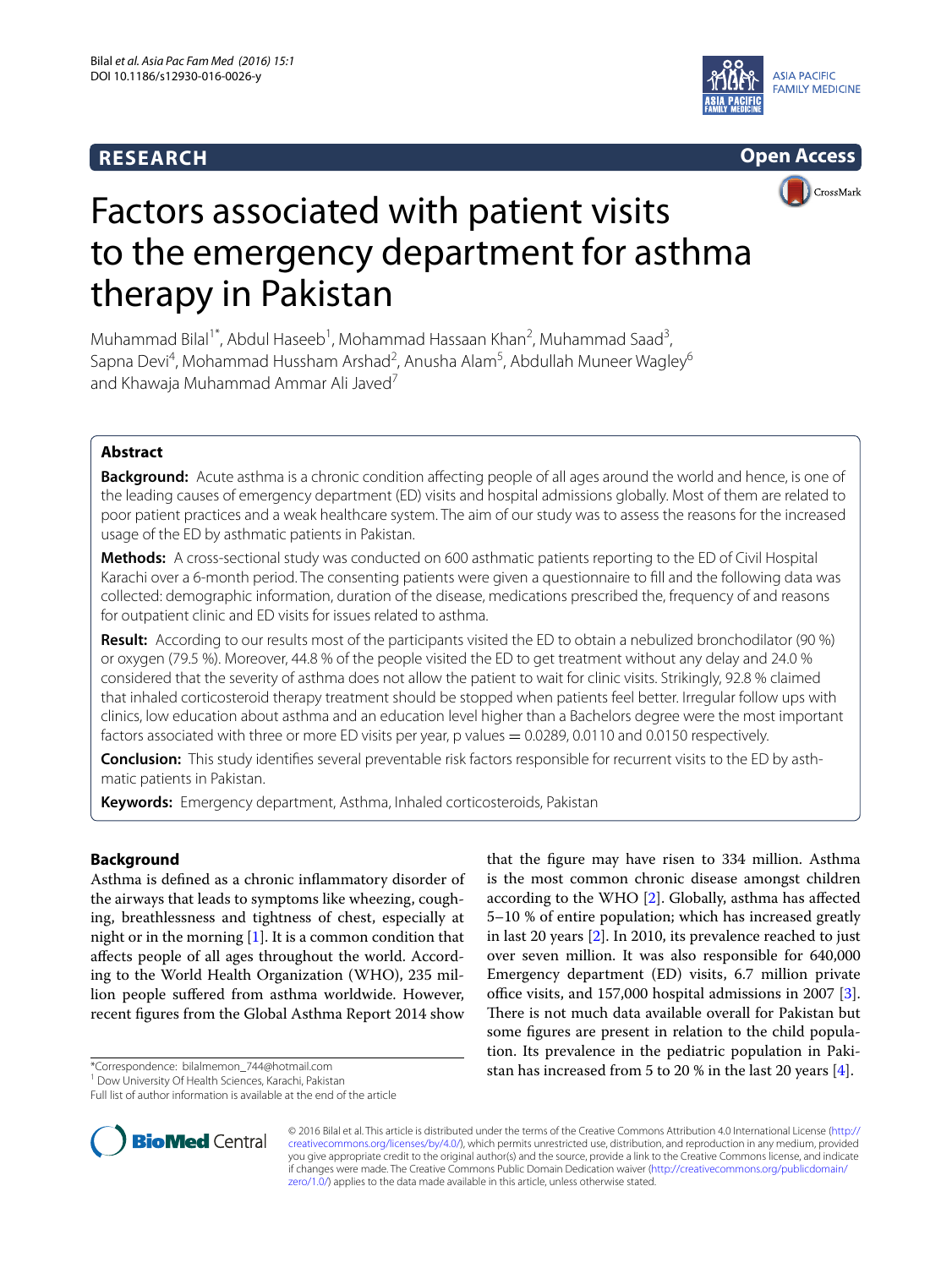Acute asthma is one of the leading causes of ED visits and hospital admissions globally [\[5](#page-5-1)[–7](#page-5-2)]. Previous studies showed that there were an estimated two million asthmarelated ED visits and 480,000 asthma-related hospitalizations in the United States in 2009 alone, with an annual cost of approximately \$56 billion  $[8-10]$  $[8-10]$  $[8-10]$ . There are many causes for the large number of ED visits by asthmatic patients. Some of the major ones are duration of symptoms, poor adherence to medications, lack of awareness about the disease, low socioeconomic status, previous hospitalizations or ED consultations, lack of parental confidence in the medications, allergen exposure, lack of health insurance, single-parent and crowded families  $[11–16]$  $[11–16]$  $[11–16]$  $[11–16]$ .

The increased use of the ED as first-choice of care by asthmatic patients' needs to be discouraged because they are an unnecessary and preventable burden on resources that could be better utilized elsewhere. It is therefore important to identify the factors and problems in our healthcare system that are responsible for this trend so that we can address them and save valuable resources. The aim of our study is to assess the reasons for the increased usage of the ED by asthmatic patients in Pakistan.

### **Methodology**

This cross-sectional study was conducted from September 2014 to February 2015 on 600 patients reporting to the ED of Civil Hospital Karachi. It was approved by the Institutional Review Board of Dow University of Health Sciences (DUHS). The inclusion criterion was such that patients with a reported diagnosis of asthma and on prescribed inhaled corticosteroids (ICS) for a minimum of 5 months were recruited for the study. Patients not having a reported diagnosis of asthma by a physician, not on ICS therapy or suffering from any illness that they were seeking medical care for or other chronic respiratory illnesses, like chronic obstructive pulmonary diseases (COPD), were omitted from the study. The consenting patients were given a questionnaire to fill in the ED by the co-investigators. It had questions pertaining to their demographic information and socioeconomic status. Also, their education about the disease was evaluated from the following questions—duration of the disease, the medications prescribed and adherence to them and the method of use of inhaler devices. They were also asked about the frequency of outpatient clinic and ED visits for issues related to asthma. Their files were crosschecked to compare the information that they provided with documented visits and confirm its validity.

The data was entered using Social Sciences (SPSS) software program for Windows (version 19.0) and the same software was used for statistical analysis. Descriptive

statistics, such as means, standard deviations, or median were employed to outline age and duration of asthma disease. Percentages were also used to indicate gender, ICS use, follow up with clinics, general education level, education about medications, education about asthma, and reasons for visiting the ED. Moreover, in order to compare the distributions of asthma disease duration across number of asthma-related ED visits (<3 versus  $\geq$ 3), Mann–Whitney test was applied. The associations between gender, ICS use, follow up with clinics, general education level, education about medications, and education about asthma across asthma-related ED visits were determined by Chi square test. Multiple logistic models were also employed to assess the risk factors that were linked with three or more asthma-related ED visits. p values less than 0.05 were considered significant. The odds ratios (ORs) with 95 % CIs were further considered to report the strength of these associations.

## **Results**

A total of six hundred ( $N = 600$ ) asthmatic patients were selected by non-probability convenience sampling in this cross sectional study. Out of 600 participants, 186 (31.0 %) were males and 414 (69.0 %) patients were females. Table [1](#page-2-0) depicts the demographic and clinical characteristics of study participants. The mean patients' age was  $47.1 \pm 18.7$  years, and the mean duration of asthma illness was  $147.67 \pm 123.19$  weeks. Moreover, only 30 % ( $N = 180$ ) of the patients had regular follow up with the physician, while 70 % ( $N = 420$ ) of the patients did not have any follow up after their diagnosis of asthma. Three hundred and ninety (65.9) patients did not have any formal education about asthma, whereas 70.4 % ( $N = 422$ ) were uneducated with regards to usage of devices and medications. Of 210 patients who received education about asthma as a disease, 55.0 % acquired it from physicians, 13.8 % from asthma educators and the rest from pharmacists. Similarly, when patients were enquired about the reason for ED visit, it was found that 90.0 % visited to obtain a nebulised bronchodilator, 79.5 % to obtain oxygen, 44.8 % to get treatment without any delay while 24.0 % considered that severity of asthma does not allow the patient to wait for clinic visit. Strikingly, 83.0 % of the participants were unaware about the factors that trigger symptoms of asthma and 92.8 % claimed that ICS treatment should be stopped when patients feel better. Table [2](#page-2-1) depicts knowledge about asthma management and reasons for visiting the ED.

Furthermore, asthma-related ED visits were stratified on the basis of whether the asthma patient visited the ED thrice or more for asthma treatment. Table [3](#page-3-0) illustrates the relationships between three and more asthmarelated ED visits and the patient's general education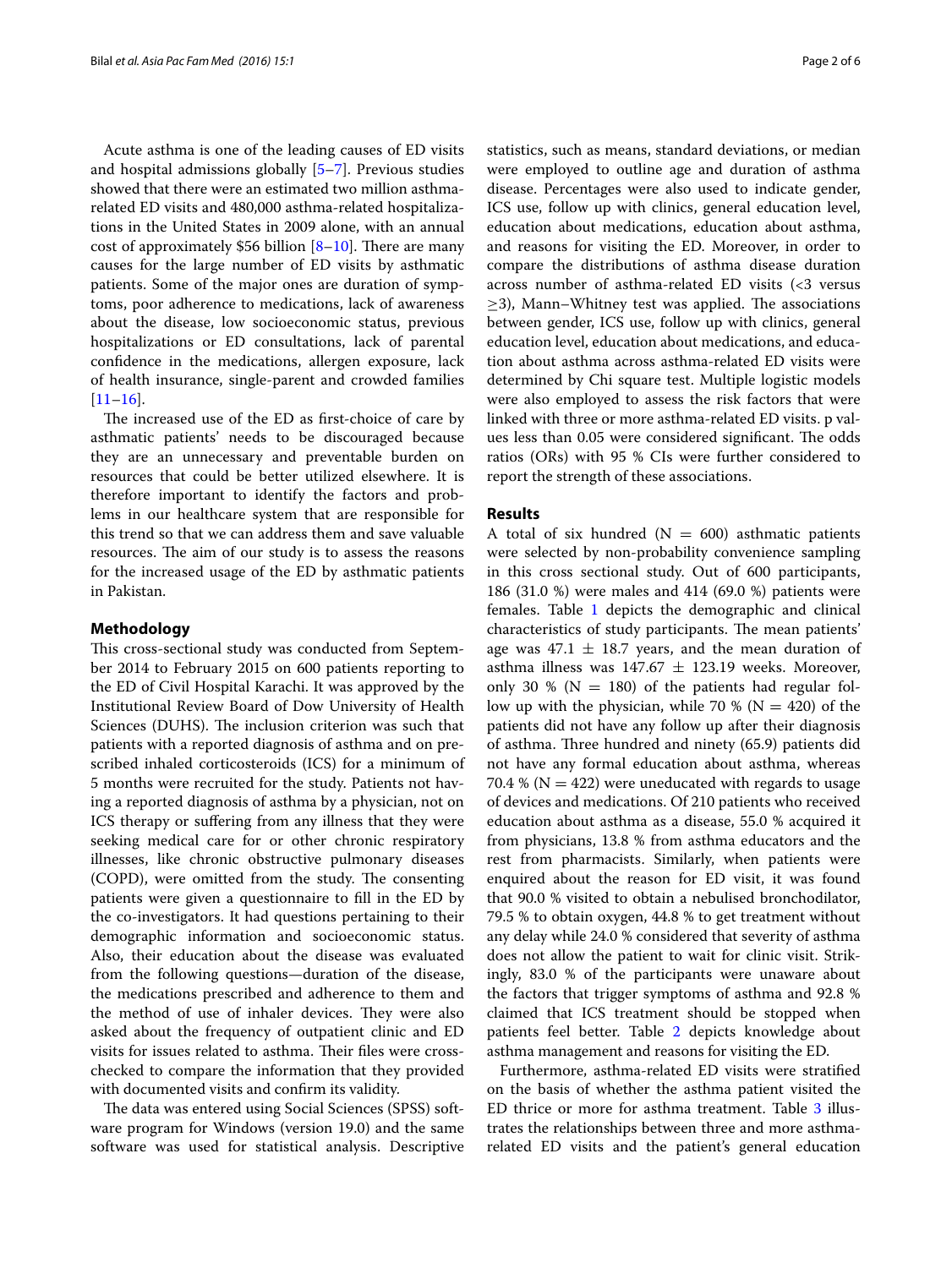<span id="page-2-0"></span>**Table 1 Demographic and clinical characteristics of study participants**

| Demographic characteristics                  | N                   | %    |
|----------------------------------------------|---------------------|------|
| Age (years) Mean $\pm$ SD                    | $47.1 \pm 18.7$     |      |
| Duration of illness in weeks (Mean $\pm$ SD) | $147.67 \pm 123.19$ |      |
| Gender                                       |                     |      |
| Male                                         | 186                 | 31.0 |
| Female                                       | 414                 | 69.0 |
| Level of education                           |                     |      |
| Matriculation (grade 10)                     | 93                  | 15.5 |
| Intermediate (grade 12)                      | 89                  | 14.8 |
| <b>Bachelors</b>                             | 60                  | 10.0 |
| Masters                                      | 39                  | 6.5  |
| No education                                 | 319                 | 53.2 |
| Profession                                   |                     |      |
| Labor                                        | 180                 | 30.0 |
| Businessman                                  | 64                  | 10.7 |
| Government employee                          | 122                 | 20.3 |
| Private employee                             | 142                 | 23.6 |
| Housewife                                    | 60                  | 10.0 |
| Retired                                      | 32                  | 5.4  |
| Follow up regularly with doctor              | 180                 | 30.0 |
| Follow-up clinic                             |                     |      |
| PHC/Family Medicine                          | 129                 | 21.5 |
| Pulmonary                                    | 31                  | 5.2  |
| Internal Medicine                            | 20                  | 3.3  |
| No follow-up                                 | 420                 | 70.0 |
| No education about asthma                    | 390                 | 65.0 |
| No education about medication (devices)      | 422                 | 70.4 |
| ED visits                                    |                     |      |
| <3                                           | 399                 | 66.5 |
| $\geq$ 3                                     | 201                 | 33.5 |

All percentage rounded to one decimal

level, education about asthma, ISC and education about asthma medications. Those who were not educated about asthma were more likely to visit the ED because of asthma than those who had been educated about asthma (41.5 versus 31.0 %, p value  $= 0.011$ ). Surprisingly, those who were more educated about asthma medications and had an education level of a Bachelors degree or greater, exhibited more number of visits to the ED for the treatment of asthma (51.8 versus 35.0 %, p value  $= 0.017$ ; 56.9 versus 34.8 %, p value  $= 0.023$ ). Besides, it was also revealed that a relationship between patient needing oxygen for asthma therapy and three or more ED visits also exists (55.5 versus 23.92 %, p value = 0.0118). However, there was no correlation between visiting ED primarily to obtain a bronchodilator and three or more ED visits to treat asthma  $(33.4 \text{ versus } 41.8 \text{ %}, p \text{ value} = 0.407)$ .

<span id="page-2-1"></span>**Table 2 Knowledge about asthma management and reasons for visiting ED department**

| Variable                                                                       | N   | %    |
|--------------------------------------------------------------------------------|-----|------|
| Reason for ED visit                                                            |     |      |
| Visit ED primarily to obtain a bronchodilator                                  | 540 | 90.0 |
| Visit ED to obtain oxygen                                                      | 477 | 79.5 |
| The severity of asthma doesn't allow the patient to wait for a<br>clinic visit | 144 | 24.0 |
| Belief that the patient is treated faster in the ED                            | 153 | 25.5 |
| The ED is available 24 h a day                                                 | 243 | 40.5 |
| The patient treated directly without delay                                     | 269 | 44.8 |
| Medication given as nebulizer at ED is more useful                             | 363 | 60.5 |
| Knowledge about asthma management                                              |     |      |
| Take bronchodilator to relieve symptoms only                                   | 534 | 89.0 |
| Stop ICS therapy when feel better                                              | 557 | 92.8 |
| Believe long term use of inhaler unsafe                                        | 183 | 30.5 |
| Believe continues use of inhaler cause dependence                              | 244 | 40.7 |
| Believe asthma therapy use its effect overtime                                 | 200 | 33.3 |
| Does not know what trigger asthma symptoms                                     | 498 | 83.0 |
| Does not know what should do during asthma attack                              | 215 | 35.8 |

All percentage rounded to one decimal

Mann–Whitney test shows there was no connection between the duration of the disease and the number of ED visits ( $p = 0.546$ ). An education level higher than a Bachelors degree (p value  $= 0.0150$ ) and irregular follow up with clinics (p value  $= 0.0289$ ) were highly associated with three or more asthma-related ED visits, after being controlled for gender, ICS use, general education level, education about medications, and education about asthma. Our study also indicated that patients with a Bachelors degree or higher were twice as more likely to visit the ED than the patients with Intermediate (grade 12) education or less than it (OR: 2.176; 95 % CI: 1.569, 2.783). Moreover, this finding is consistent with patients having education about medications (OR: 1.966; 95 % CI: 1.435, 2.497). It was further revealed that patients who were not educated about asthma also had greater number of visits to the ED for the treatment of their condition (OR: 1.586; 95 % CI: 1.270, 1.902). Table [4](#page-3-1) depicts the odd ratios and 95 % CIs for the risk factors associated with three or more asthma-related ED visits.

## **Discussion**

The results of this study showed that a large percentage of the Pakistani population used the ED as a first-choice option instead of keeping follow up appointments with physicians. These findings are in line with previous studies conducted in Saudi Arabia, New Zealand and the United States [[17–](#page-5-7)[19](#page-5-8)]. We also found that patients do not receive much education about the disease they are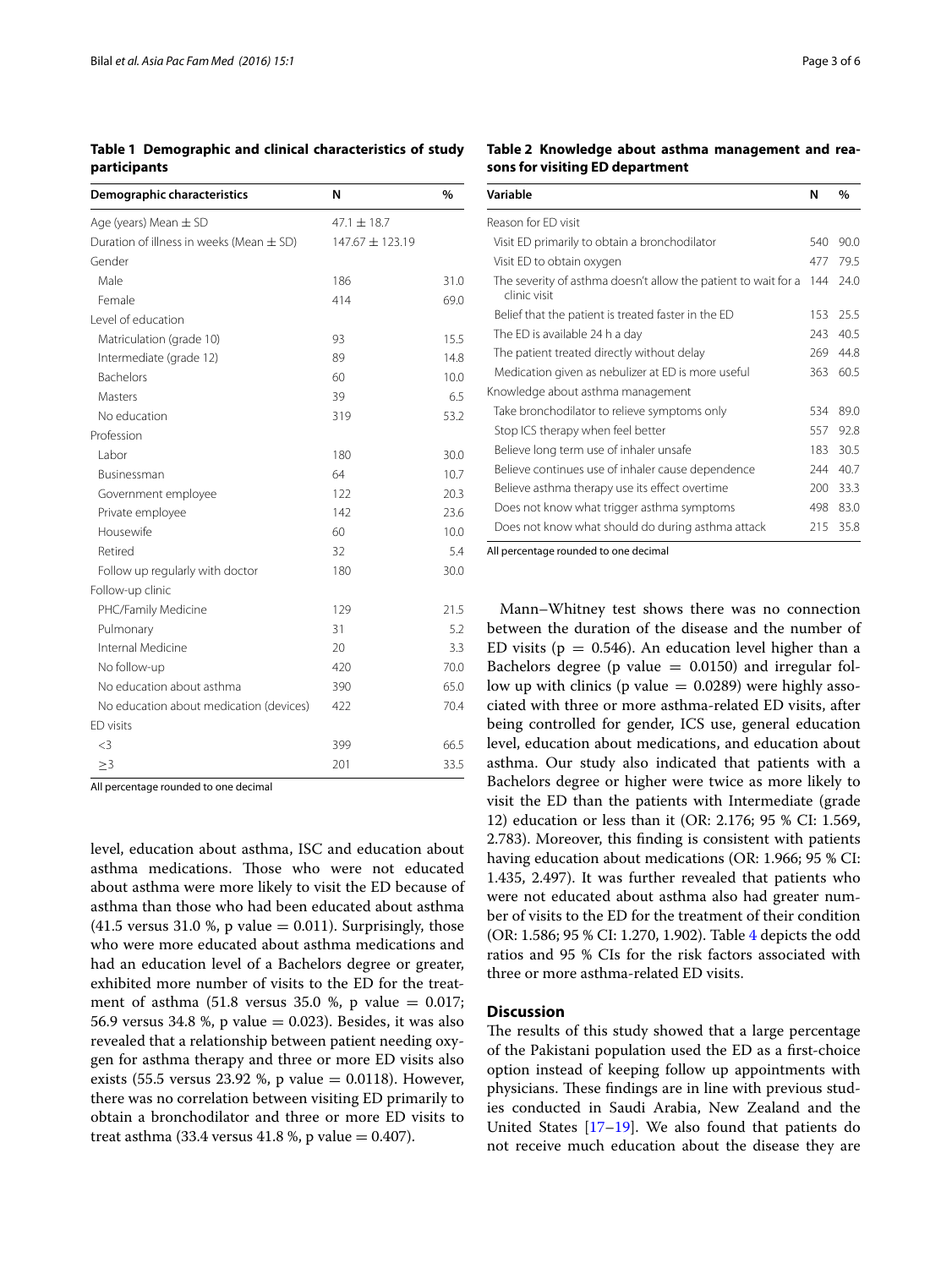| Variable                  | Levels                          | <3 visits<br>$(n = 399)$ | $>3$ visits<br>$(n = 201)$ | p value            |
|---------------------------|---------------------------------|--------------------------|----------------------------|--------------------|
| Gender                    | % Male                          | 62.5                     | 37.5                       | 0.532              |
|                           | Female                          | 64.0                     | 36.0                       |                    |
| Regular ICS use           | Yes                             | 63.8                     | 36.2                       | 0.284              |
|                           | <b>No</b>                       | 61.7                     | 38.3                       |                    |
| Follow up with clinics    | Yes                             | 65.5                     | 34.5                       | 0.366              |
|                           | No                              | 62.3                     | 37.7                       |                    |
| Education level           | Intermediate (grade 12) or less | 65.2                     | 34.8                       | 0.023 <sup>a</sup> |
|                           | Bachelors or high               | 43.1                     | 56.9                       |                    |
| Educated about medication | Yes                             | 48.2                     | 51.8                       | 0.017 <sup>a</sup> |
|                           | <b>No</b>                       | 65.0                     | 35.0                       |                    |
| Educated about asthma     | Yes                             | 69.0                     | 31.0                       | 0.011 <sup>a</sup> |
|                           | No                              | 58.5                     | 41.5                       |                    |

### <span id="page-3-0"></span>**Table 3 Association between asthma-related ED visits and demographic and clinical characteristics**

<sup>a</sup> The Chi square statistic is significant at the 0.05 level. All percentage rounded to one decimal

<span id="page-3-1"></span>

| Variable                  | Levels     | <b>Estimate</b> | p value               | <b>OR</b> |       | 95 % CI |
|---------------------------|------------|-----------------|-----------------------|-----------|-------|---------|
| Intercept                 |            | $-0.2767$       | 0.4433                |           |       |         |
| Age                       |            | 0.00364         | 0.6066                | 1.015     | 0.876 | 1.154   |
| Gender                    | Female     | 0.0706          | 0.5397                | 1.126     | 0.923 | 1.329   |
| Regular ICS use           | No         | 0.0532          | 0.7567                | 1.153     | 0.965 | 1.341   |
| Follow up with clinics    | No         | $-0.2244$       | $0.0289$ <sup>a</sup> | 0.770     | 0.656 | 0.884   |
| <b>Fducation level</b>    | University | 0.4189          | $0.0150^{\circ}$      | 2.176     | 1.569 | 2.783   |
| Educated about medication | Yes        | 0.0810          | $0.0442$ <sup>a</sup> | 1.966     | 1.435 | 2.497   |
| Education about asthma    | No         | 0.1943          | $0.0397$ <sup>a</sup> | 1.586     | 1.270 | 1.902   |

a Wald Chi square statistic is significant at the 0.05 level

suffering from and the methods of controlling or treating it. It was evident that 65 % of the population was unaware about asthma as a disease while around 70 % were uninformed about the medications and devices, such as inhalers. These numbers are greater than those of AL-Jahdali et al., who found that around 52 % of people were uneducated regarding asthma and approximately 41 % about the medications. There are multiple reasons for the high illiteracy rate related to asthma education. It is due to a lack of properly trained and educated staff in the tertiary care hospitals and the low level of education of the patients. Previous studies have suggested that the healthcare workers are untrained and lack the basic knowledge regarding the use of inhalation devices, let alone the more modern methods, hence they are ill-positioned to guide patients on how to use their medicine [[20–](#page-5-9)[23](#page-5-10)]. It has been shown that good asthma control is related to patient self-management so it is important to ensure that the patient has all the required information to manage his condition [[24–](#page-5-11)[27\]](#page-5-12). Moreover, only 13.8 % of study population received education from asthma educators which

could be further linked to a limited number of trained staff in our health care system. Consequently, the number of patients visiting the ED for the treatment of asthma exacerbations increases greatly.

Furthermore, these results highlight major flaws in our healthcare system and show that there is a desperate need for better training of doctors, better education of and easier access to clinics for patients and generalized awareness programs related to asthma for the community. A huge problem that we do face is that asthma patients do not respond to follow ups with the figure an astounding 70 %. Out of the remaining 30 % who do, around 22 % visit the primary care clinic where the guidance is unsatisfactory as indicated by work of Abudahish A et al. [[28\]](#page-5-13) This study conducted in Saudi Arabia found that 40 % of people did not attend any follow up appointments and of the remaining who did, around 46 % attended the primary care clinic [\[17\]](#page-5-7). These numbers point out a huge flaw in the primary healthcare system, with asthma management not quite up to scratch. Further results from our study showed that there was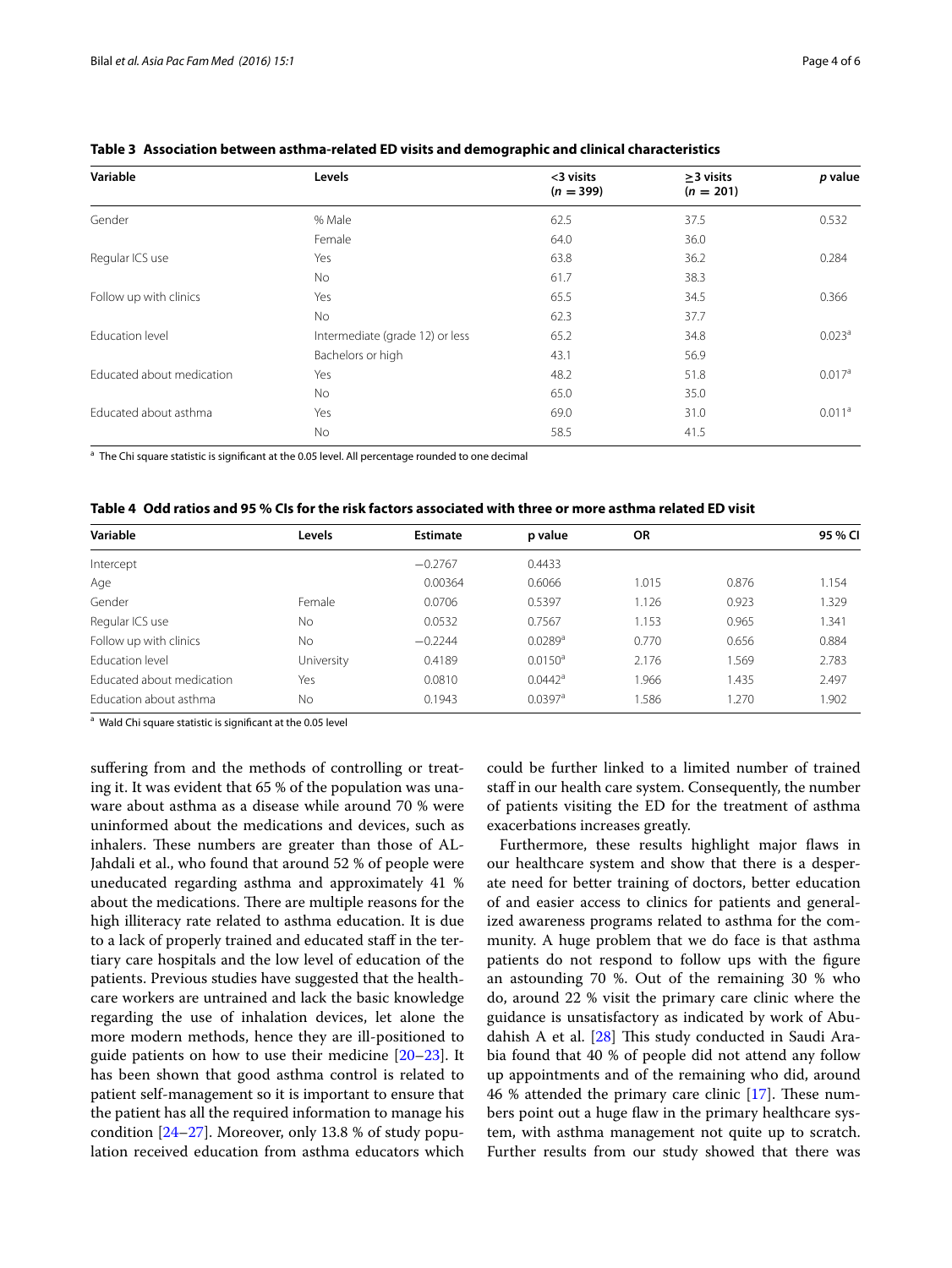widespread misconception about using the ED amongst patients with 90 % using it to get a bronchodilator and 80 % to get oxygen. These values were comparatively less in the study carried out by AL-Jahdali et al., around 87 and 75 %. These visits were unnecessary, as these medications could have been easily obtained from normal clinics too, and utilized precious resources that could have been put to better use, for more critically ill patients.

Moreover, it is a well-known fact that individuals with higher education level have a higher socioeconomic levels. As a result they have a better health status due to the reason that they have greater access to healthcare services. Interestingly, we found that the more educated patients reported three or more visits to the ED, results that were consistent with a previous study in Saudi Arabia [[17](#page-5-7)]. However, unlike that study, patients with knowledge about the medication reported more than three visits to the ED [\[17](#page-5-7)]. These findings could be explained by the fact that the patients with asthma experience high levels of anxiety, especially during an exacerbation of their symptoms, which may interpret the increased use of ED services, regardless of sociodemographic factors.

According to our understanding, this study is a first of its kind to be carried out in Pakistan. It was a very extensive process involving direct communication with the patients and then confirming the information received with the patient files. It is an important step in the right direction because it identifies the frailties in the healthcare system. Further studies are required in this field so that we can improve the framework for asthma care in this country.

## **Limitations**

This study was carried out only in one hospital so our sample size was a bit restricted and these results do not tell the story of the situation in the whole country. The patients that we got were mostly from a low socioeconomic and relatively illiterate background so we cannot generalize these results to other patients who might have a different knowledge of asthma. Other factors, like access to primary care, may have affected the recurrent use of the ED but we could not take them into consideration due to the unavailability of relevant data. The data was also collected in written form via questionnaires and it might have affected the results as the patients, some of whom were not very educated, might not have comprehended some of the questions. Therefore, verbal questioning could be added for better results. We could also only quantify the education received by the patients regarding asthma and not really judge the quality of it. We also did not take into account other environmental factors in the daily routine of the patient responsible for

exacerbation of the disease, leading to ED visits. Furthermore, we could not accurately judge the socioeconomic status of the patients because we only used profession and level of education as indicators. Also, a previous study has indicated that people tend to downplay their level of economic disadvantage when reporting it [\[29](#page-5-14)].

## **Conclusion**

This study identified several factors responsible for recurrent visits to the ED for asthma care. The important ones were patient misconceptions about the use of the ED in treating asthma, the lack of education regarding asthma, the lack of adherence to follow up appointments with exclusive asthma clinics and the decreased adherence to asthma medication. These factors need to be addressed by healthcare workers and there needs to be an overhaul at the highest level in order to improve the healthcare system. The government also needs to focus more on the education part in primary healthcare rather than giving all their attention to the tertiary sector. It is the only way to decrease the load on the tertiary care system and prevent the drainage of important resources.

#### **Abbreviations**

ED: emergency department; ICS: inhaled corticosteroid therapy; COPD: chronic obstructive pulmonary disease.

#### **Authors' contributions**

MB, AH, MHK, MS, SD contributed to design of the study, performed statistical analysis, and drafted the manuscript. MHA, AA, AMW and KMAAJ conceptualized the study, participated in its design and coordination, and helped to draft the manuscript. All authors read and approved the final manuscript.

#### **Author details**

<sup>1</sup> Dow University Of Health Sciences, Karachi, Pakistan. <sup>2</sup> Aga Khan University Hospital, Karachi, Pakistan. <sup>3</sup> Jinnah Postgraduate Medical Centre, Karachi, Pakistan. <sup>4</sup> Ziauddin University and Hospital, Karachi, Pakistan. <sup>5</sup> Department of Biological Sciences, The Lyceum, Karachi, Pakistan. <sup>6</sup> Department of Biological Sciences, Karachi Grammar School, Karachi, Pakistan. 7 Department of Biological Sciences, Cedar College, Karachi, Pakistan.

#### **Acknowledgements**

We are thankful to the department of Pulmonology Ward, Civil Hospital Karachi for their contributions to this article.

#### **Competing interests**

The authors declare that they have no competing interest.

Received: 12 August 2015 Accepted: 5 January 2016 Published online: 01 February 2016

#### **References**

- <span id="page-4-0"></span>1. Global Strategy for Asthma Management and Prevention. Global Initiative for Asthma (GINA), 2006. <http://www.ginasthma.org>Date last updated, 2006.
- <span id="page-4-1"></span>2. Braman SS. The global burden of asthma. Chest. 2006;130:4S–12S.
- <span id="page-4-2"></span>3. Akinbami LJ, Moorman JE, Liu X. Asthma prevalence, health care use, and mortality: United states, 2005–2009. Natl Health Stat Report. 2011;12:1–14.